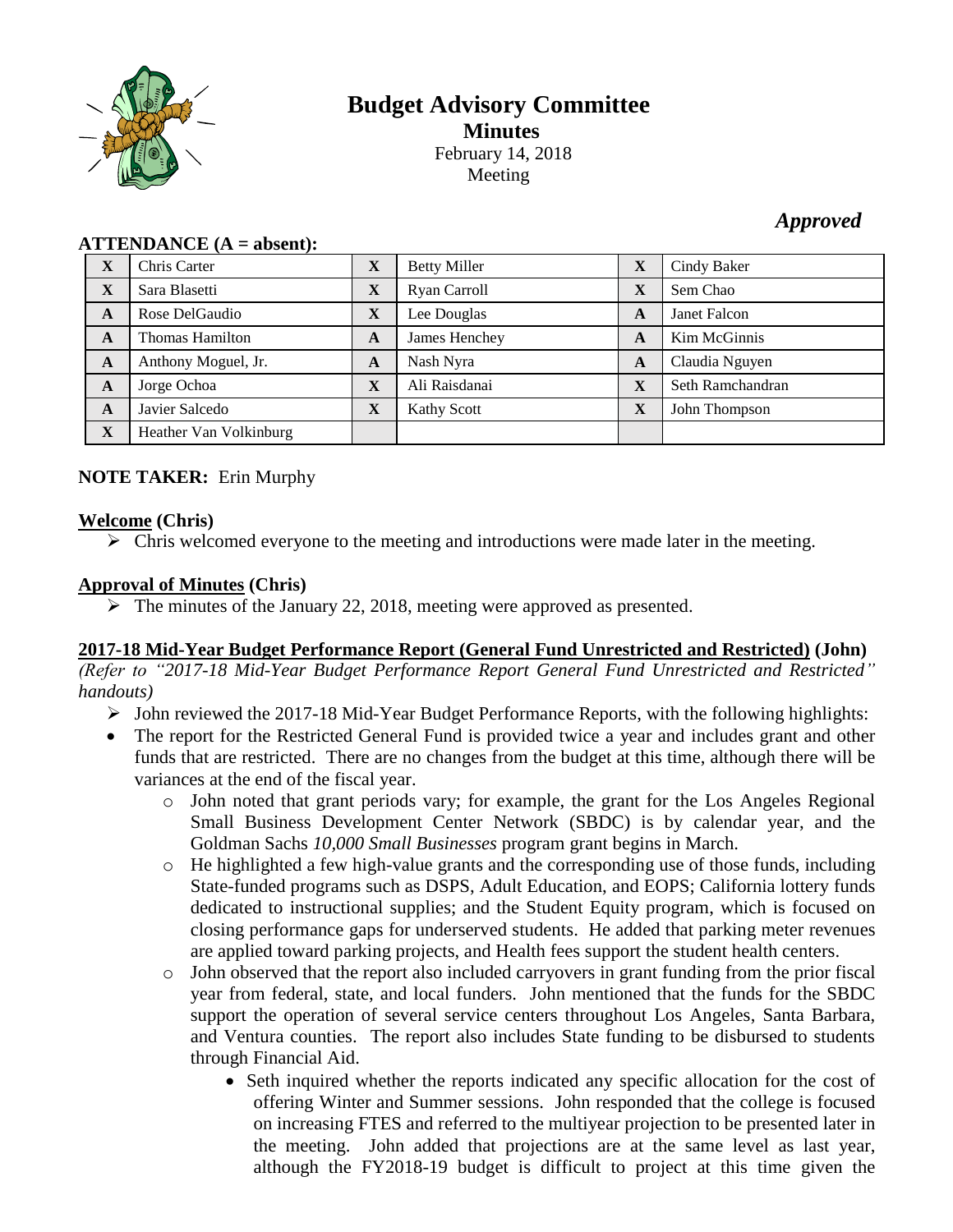potential impact of the new funding formula in the Governor's proposed budget. He said that at this time, he had been advised to use current-year funding in preparing the projections, despite rising costs.

- In regard to the Unrestricted General Fund, John referred to the quarterly report (311Q) recently submitted to the State, and noted that projections for most revenue items were similar to the budget, with the exception of a few variances.
	- o He highlighted the penalty for the full-time faculty obligation (FON). He added that the change in one-time mandated costs was not in the original State budget, but became available in Fall 2017 and was therefore indicated as a positive in the report.
	- o For expense items, the Board approved faculty and classified agreements in Fall 2017, and the net variance for the additional costs of salaries was in the report. John also observed that the most recent biennial actuarial study was \$1M less than budgeted, so total benefits appeared under budget despite higher benefit costs due to salary increases.
	- o John added that some services rendered in December were not billed until January, which can result in a lag in posting expenses to the report. He added that professional services also can be unpredictable depending on the district's needs for legal and other services.
	- o John noted that the report showed a savings in election expenses as a result of two Trustees running uncontested in the Spring 2018 elections. However, there was an additional expense for Los Angeles County to mail flyers to district residents to notify them of a modification of the election date in 2020 from March to November.
	- o Additionally, John pointed out one-time expenditures for mandated costs and business process reviews (BPRs), which had been budgeted at \$5M. An estimated carryover of \$3.4M in unexpended funds was anticipated at FY2017-18 year-end.
	- o John concluded by noting that the adopted budget had projected an \$8.7M deficit, but that the midyear projections indicated the deficit is projected to be \$6.9M.
		- Chris clarified with John that the operating deficit was projected to decrease by approximately \$1.8M (the difference between \$8.7M and \$6.9M).
		- Ali asked whether the projections included the potential impact of the classified management reclassification. John responded that the potential impact is still unknown and that he will continue to follow up with Human Resources.

# **Fund Balance Projection (2018-19 and 2019-20) (John)**

*(Refer to "Fund Balance Projection 2018-19 and 2019-20" handout)*

- $\triangleright$  John reviewed the Fund Balance Projection as follows:
	- The report shows total revenues (over 80% of which are from apportionment), which estimate about a ½ percent deficit factor in base apportionment revenue and a total of \$130M in unrestricted revenue. He noted a slight increase (\$100,000) of first quarter in comparison to second quarter.
	- John stated that estimates for the next two years were calculated using the same base apportionment revenue, with the expectation that the State would grant the district "hold harmless" status.
	- In regard to projected expenditures, John stated that prior-year actuals were used, modified by known charges, one-time costs (such as BPRs), and other adjustments to operations (such as elections). John highlighted that major changes from the adopted budget to the second quarter are the salary schedule increases for faculty and classified staff, in addition to slight variances with estimated PERS and STRS based on rate increases and changes in salary. John noted that the post-employment benefit contribution showed a savings of \$1M based on the actuarial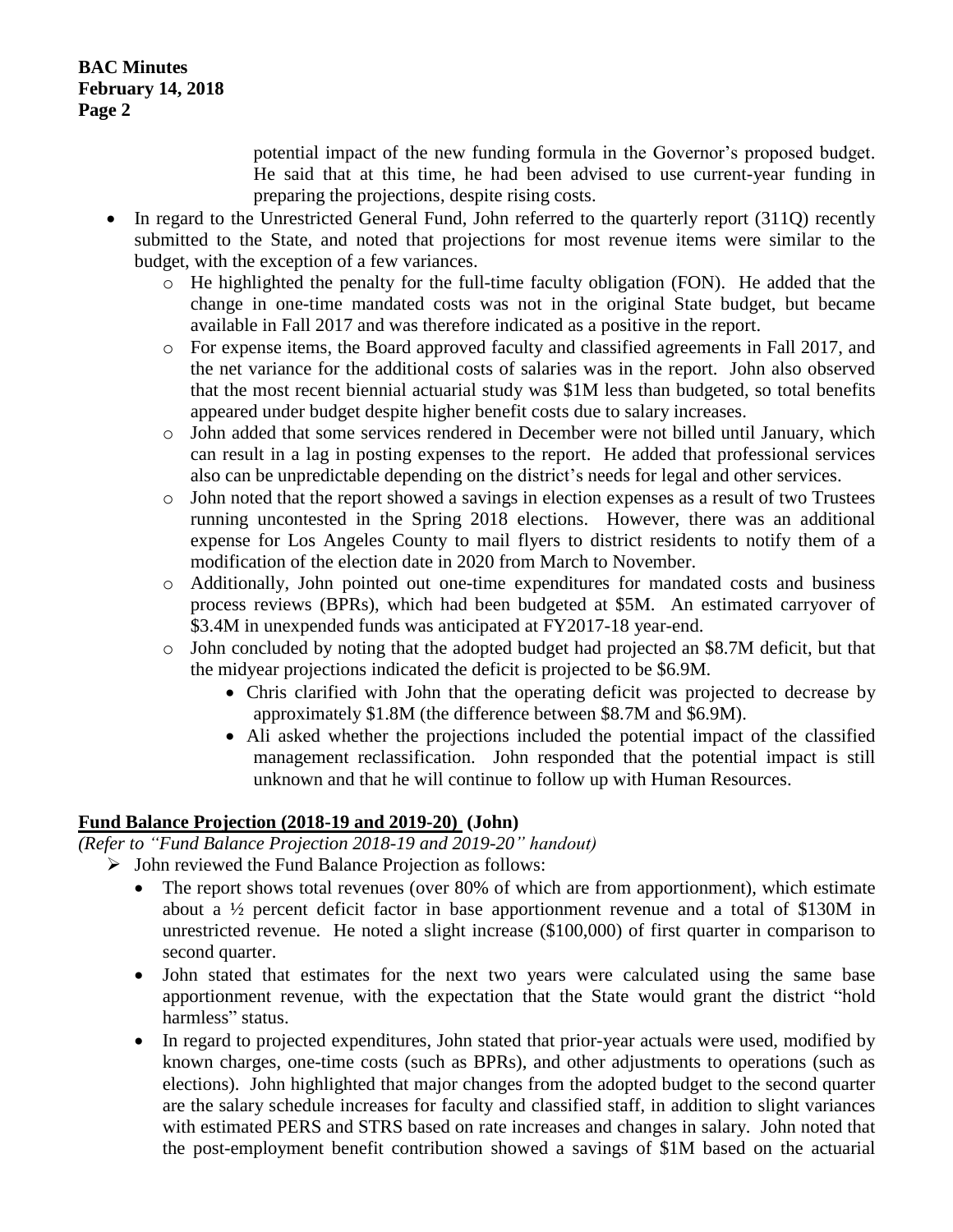study, but that PERS and STRS costs were expected to increase as retirement systems are currently underfunded.

- John reported that projections indicate an increase in the deficit amount because total expenses are expected to increase while funding is projected to remain the same. The FY2018-19 estimated deficit is \$11.7M, and the FY2019-20 estimated deficit is \$16.9M.
	- o Chris observed that approximately 85-90% of the budget is salary and benefits, which the district can predict fairly accurately, whereas revenues are less well known at this time. John added that the "hold harmless" amount does not include estimated COLA (which is in the Governor's proposed budget at 2.51%).
- Betty mentioned that expenses are growing faster than revenues and that last year's projections were in fact worse, and she cautioned against continued deficit spending. Betty noted that some reductions were made in FY2017-18, with continued reductions possible.
	- o Kathy asked about the timeline. Betty responded that a July 1 start date is expected; the typical timeline of budget development is for the Governor to release the proposed budget in January 10 and receive reactions and discussions and reassessment of state's revenues/expenses, then to issue the May Revise in approximately the third week of May, followed by the process of getting the budget approved by the California State Legislature. John added that in the past, the Governor has signed the budget by June 30, and subsequently the Chancellor's Office has held a conference in August before LBCC presents the adopted budget in September for Board approval. John mentioned that good estimates may not be available until August or later.
	- In regard to "hold harmless" status, Kathy inquired about whether colleges that were on stability last year and again did not make base would get a second year of base apportionment. Kathy mentioned that "hold harmless" would give the District only a year to make adjustments to completion rates and other factors in preparation for the application of the new formula. Betty replied that at present, it is unknown how stability and "hold harmless" might function in FY2019-20.
	- o Kathy asked about the Trailer Bill language provided in the Community College Update dated February 9, 2018, which states that the supplemental grant would include 25% of the per-FTES credit rate multiplied by the number of students receiving a College Promise Grant (formerly the BOG fee waiver) and 40% of the per-FTES credit rate multiplied by the number of students receiving Pell Grants. Kathy inquired about the proposed loss of flexibility for districts to declare to which fiscal year its Summer session FTES would be applied. Betty noted that many districts start Summer sessions in June and end in July or August. From a Payroll perspective, districts have to make payments for the payroll activity in June, so one-third of the expense falls in the prior fiscal year, and two-thirds in the current fiscal year. For a district to optimize its revenue and reinforce its base to the extent it legally can, allowing flexibility with Summer FTES optimizes operational ability. John added that it would make sense to apply Summer 2018 to FY2018-19 since the proposed budget would grant the district the same base apportionment.
	- o Seth asked whether LBCC might perhaps receive additional funds for students who graduate/transfer and come from lower socioeconomic backgrounds.
	- o Ryan observed that the FY2016-17 actuals indicated a budget surplus, and inquired whether a mid-year projection for FY2016-17 was available for comparison. John responded that the FY2016-17 surplus included growth revenue from decisions made at the end of the year.
	- o Betty indicated that she may be returning to the Budget Advisory Committee with recommendations to reduce expenditures and enhance revenues. Kathy added that the Deans are likewise discussing ideas to address fiscal challenges.